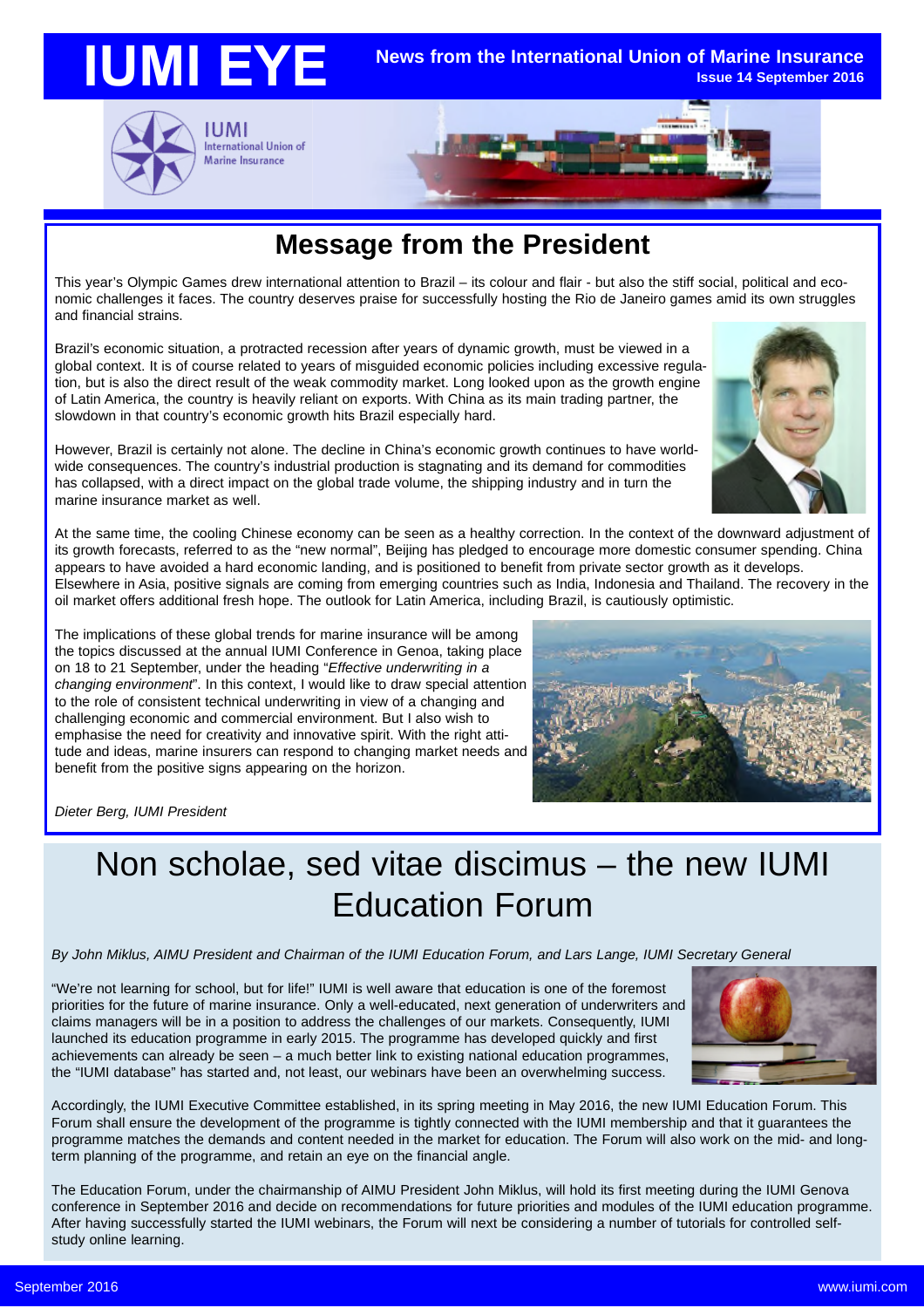## IUMI Webinars picking up steam

*By Hendrike Kühl, IUMI Policy Director*

Following our kick-off seminar on the SOLAS container weighing rules, our webinar programme continued in August with a webinar on the challenge of insuring perishables. Johan Van der Meirsch, Manager Marine Department / Senior Surveyor at DP Survey, shared valuable insights into pre-shipment condition of perishable cargo, transport related risks and claims at final destination.

This month we launch a webinar series with three consecutive seminars on General Average and the

York Antwerp Rules (YAR). Ben Browne (a partner at Thomas Cooper LLP, chairman of the London Admiralty Solicitors Group, IUMI's representative during the negotiations which led to the YAR 2004 and 2016 and on the Committee monitoring the new YAR Guidelines) explains what General Average is, how it operates in the context of the YAR, its procedure, security and defences. The next session on the YAR is scheduled for September 13, 14:00-15:00 CEST. Registration is available at

https://www.eventbrite.de/e/general-average-procedure-security-and-defences-session-2-of-3-registration-27023512052?aff=erelexpmlt.

A number of further webinars on topical issues is currently under construction and will be announced soon. Please contact the IUMI secretariat with any suggestions and ideas you may have. Recordings and slides of the webinars are available at http://iumi.com/education/forthcoming-seminars.

### IUMI at the International Maritime Organisation

*By Nick Gooding FCII, IUMI Alternate Officer at IMO*

Since the last edition of IUMI Eye there have been three meetings at the IMO to report upon:

• The 103rd session of the Legal Committee met on 8 - 10 June;

• The Council met on 4 - 8 July;

• The Sub-Committee on the Implementation of IMO Instruments (III) met on 18 – 22 July.

The Legal Committee discussed, among other matters, the need for support on the ratification of the 2010 International Convention on Liability and Compensation for Damage in Connection with the Carriage of Hazardous and Noxious Substances by Sea (HNS Convention). In order to encourage further support for ratification and entry into force of the treaty, a Correspondence Group was tasked to develop a series of HNS scenarios for a presentation in order to highlight the sort of incidents where such damage and subsequent liability would occur. Such a presentation would also highlight the benefits the Convention would bring to Member States, by reason of the safety net included therein.

Another topic discussed was the delegation of authority to issue insurance certificates under the CLC and HNS Conventions. A Correspondence Group was established to develop an Assembly resolution to deal with this matter.

A proposal for a new output on an international convention on the recognition of the judicial sale of ships was debated but the Committee did not wish to take this forward.

The meeting of the IMO Council mainly deals with internal administrative topics which include HR matters, accounts, budgets and investments. It also receives for approval the reports of all the subordinate IMO Committees that have met since the last meeting of the Council.

The III Sub-Committee discussed, among other things, the lessons learned and safety issues identified from the analysis of marine and safety investigation reports. To this end there is a working group on casualty analysis. Unlike the data looked at by the IUMI Facts and Figures Committee there is no detail on the monetary cost of the casualties under review. This report is based on the cause and effect of the casualty which, hopefully, acts as a risk management tool for ship owners, operators, flag states and port state control.

The following was approved at the meeting:

1) Changes to the text of casualty analysis for release to the public on the Global Integrated Shipping Information System (GISIS) Marine Casualties and Incidents module;

2) Encouragement of the inclusion of supporting information, such as diagrams or photographs, when presenting lessons learnt;

3) The draft text of lessons learnt for release on the IMO website;

4) The progress made on the development of the new draft marine safety investigation report analysis procedure;

5) The re-establishment of the Correspondence Group (CG) on Casualty Analysis;

6) The agreement that the Survey Questionnaire, once completed by Member States, should be collated and forwarded to the CG in an anonymous and usable format for preliminary analysis and advice for the next meeting of the Sub-Committee.

The meeting also considered a submission by Australia relating to poor navigational practices and difficulties in operating navigation equipment by some ships visiting Australian ports, although as pointed out by other delegations, this is a worldwide problem. Australia proposed that additional guidance be developed for Port State Control Officers on the topic of electronic navigation systems and after discussion, the Sub-Committee noted the many views expressed an overreliance on the Electronic Chart Display and Information System (ECDIS). In this context, note was also taken of the intended future conduct of a Concentrated Inspection Campaign (CIC) by the Paris and Tokyo MOUs on SOLAS Chapter V, including the ECDIS related requirement and recent development of Port State Controls Guidelines on ECDIS. The Sub-Committee invited the Paris MOU to consider submitting their guidelines to the next meeting of the Sub-Committee and other relevant IMO bodies.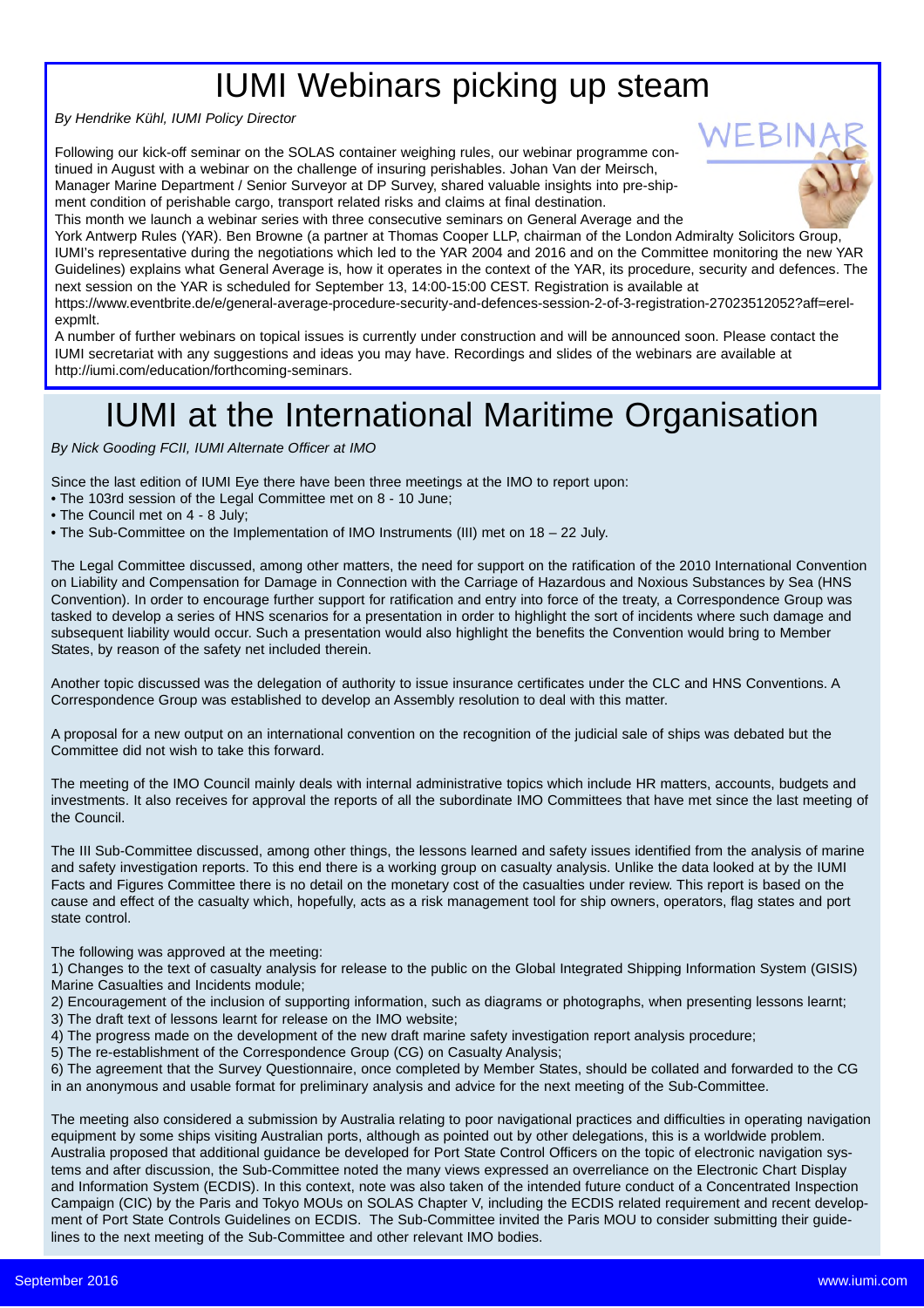## TAPA EMEA & IUMI: Working to the same objectives

*By Hendrike Kühl, IUMI Policy Director*

We are pleased to announce TAPA EMEA has been accepted by the Executive Committee as a new IUMI Affiliate. The Transported Asset Protection Association Europe is an association of security professionals and related business partners from various manufacturing and transportation companies who have come together for the purpose of addressing security threats that are common to the relevant industries.

During IUMI's initial exchange with TAPA EMEA, various issues of common concern were considered for further cooperation namely the TAPA Incident Information Service (IIS) - a centralised database for criminality against freight in transit and certification schemes to improve security for trucks and warehouses. An immediate follow up is a forthcoming meeting with the European Commission (DG Move) to discuss the issue of cargo theft.

In return for being granted affiliate status, IUMI has become a TAPA Associate Partner (TAP). A TAPA EMEA representative will address the Loss Prevention workshop at the forthcoming IUMI conference in Genova.

### Insuring Perishables – A Challenge

*By By Johan Van der Meirsch, Manager Marine Department/Surveyor, DP Survey Group N.V., IUMI Professional Partner, www.dpsurveys.com*

Perishables - a word that can make any underwriter shiver and tremble. Transport and perishables, is it a dangerous cocktail and a recipe for bad loss ratios?

Perishables are any products of which the quality deteriorates over time. Furthermore, due to their physiological characteristics, irreparable damage can be caused if the transport temperature is not kept consistent.

To ensure perishables are kept in excellent condition, from "field to fork", requires a complex high quality logistics chain. Complicated by the fact that each and every perishable needs a different temperature and ventilation setting, and all have a different shelf life.



It certainly remains a high risk commodity, but in my opinion, risks can be mitigated if the following key factors are considered when shipping perishables such as fruits for example.

*Pre-shipment quality* of the product needs to be excellent! Proper pre- and post-harvest treatment, careful handling, packing, etc. Although a sensitive product, sound fruits can endure quite some transport related stress.

**Transport characteristics** of the product: each perishable has its own transport requirements with respect to ventilation, temperature, humidity,etc.

**Choice of trusted logistics companies** with regular contact as to pricing, routing, new technologies, strong contractual agreements in case of claims / transport damages, claims handling and recovery, etc.

**Use of cargo interest owned devices** such as portable temperature – humidity – ethylene, CO2 recorders.

**The last mile problem:** Government regulations at destination regarding infestation, residue limits, quality requirements. Liability limitations of local warehouses, carriers, etc. Knowledge of particular claims related costs (sorting out, dumping, re-packing, loss of market value, ozonising, brand protected, donation possibilities, import duties, etc).

Independent specialists such as surveyors with in-depth knowledge can assist underwriters in evaluating the risks involved. Loss prevention audits of plantations/orchards, logistic screenings, profound product knowledge will produce additional and valuable information for the underwriters.

It all comes down to knowledge. Know the product, know the carriers, know the costs and risks. My advice to the insurers willing to write the risk; don't go bananas when insuring perishables, but know what you are talking about and cooperate with experienced assessors, and preferably with an IPP marine surveyor.

The recording of IUMI's webinar on "Insuring Perishables – A Challenge" is available at https://iumi.adobeconnect.com/p23kui80czl/?launcher=false&fcsContent=true&pbMode=normal, the slides can be viewed at http://iumi.com/images/documents/PERISHABLES\_1.pdf.

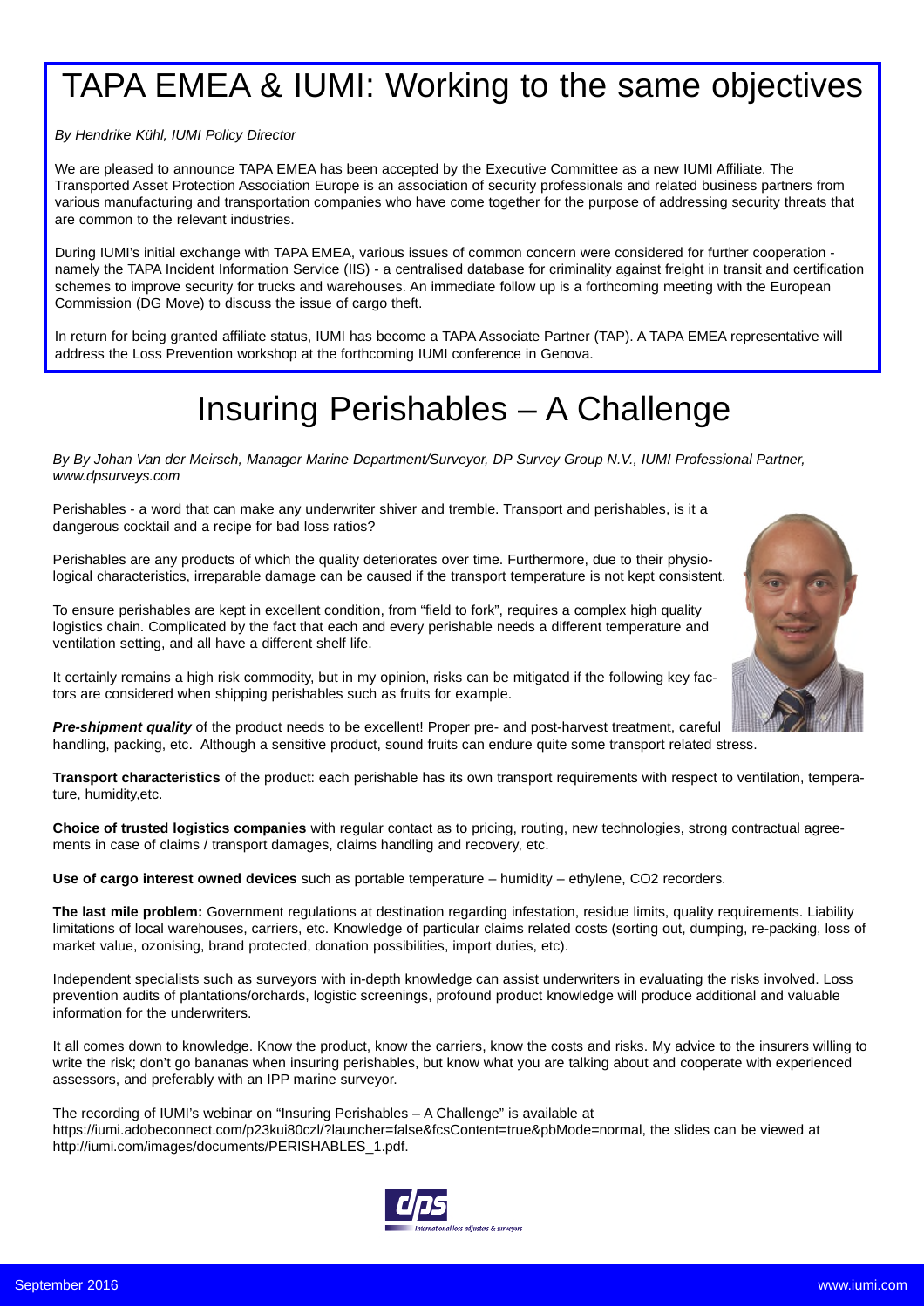# (JXA

### **with Thorsten Neumann Transported Asset Protection Association (TAPA EMEA) Chairman**

*Thorsten Neumann is also Director of APS Channel Security OEM & VL / Business Resilience and is responsible for all loss prevention & security activities in support of protecting Microsoft IP & Assets within an end to end supply chain. Thorsten joined Microsoft in 2014, before that he worked for other global manufacturing companies within the high-tech industry. www.tapaonline.org*

#### **In summary, what is the Transported Asset Protection Association?**

TAPA is a global association founded in 1997 from major manufacturers, logistics service providers and other stakeholders working together to support supply chain resilience and reduce the risk of products being stolen during the transportation and logistics process.

#### **What services does it deliver and to whom?**

We deliver the leading global security standards for warehouse facilities and trucking operations. We also give our members access to our Incident Information Service (IIS) which provides alerts and historic data to help them plan a secure supply chain. This includes information such as when and where incidents have occurred, the types of crime – i.e. theft from vehicle, the products targeted, a loss value if available, and the modus operandi used by cargo thieves. We never name the companies who are victims of crimes.

#### **How big an issue is cargo crime today?**

It is a massive problem for manufacturers and logistics service providers. Ten years ago, a report by the European Parliament estimated the theft of commercial vehicles and their loads cost €8.2 billion a year. The biggest challenge is that so many cargo crimes go unreported or they are classified by law enforcement within the bigger crime categories of vehicle theft and commercial property theft.

In 2015, our IIS database recorded 1,515 new cargo crimes. Only 22.5% of these gave a value but the combined loss for these alone was over €34.5 million, producing an average loss of €101,000.

### **Is it just theft or are there more sophisticated types of crime being committed?**

The majority of crimes involve attacks on trucks, mostly at unsecured parking locations when drivers take their mandatory rest breaks but, yes, cargo criminals are becoming far more sophisticated, more daring and violent.

One new trend is to set up bogus transport companies to bid for loads on online freight exchanges. After they collect the cargo, they soon stop communicating and the load disappears. We also see some cases where criminals gain entry to a truck while it is moving and pass cargo to their accomplices who have driven up to the back of the truck.

Cybercrime is the next big concern if criminals can hack into IT systems to gain shipment information and alter pick-up and delivery instructions.

#### **What is TAPA doing to help reduce cargo crime?**

Our Security Standards are helping our members to effectively prevent crimes and the same is true of our intelligence tools. We are also working hard to raise the profile of cargo crime with government ministries and police agencies to encourage them to work with us to help us stop cargo crime from happening.

#### **What is TAPA's relationship with national and global crime fighting agencies?**

We have good relationships with the EC, INTERPOL, Europol and TISPOL as well as many national police forces. Many use our IIS to report data because they recognise that this is valuable intelligence for companies and will reduce the number of incidents.

#### **How does TAPA interact with IUMI?**

We communicate regularly with IUMI and its members. The insurance industry shares our commitment to preventing cargo losses so organisations such as IUMI and its member companies have a vital role to play. I still believe there is more we can do together.

#### **What can the marine insurance sector do to help reduce cargo crime?**

We actively encourage insurers to tell their customers about TAPA because we know we have a lot of solutions to help companies keep their products safe. We receive incident intelligence from insurance companies and associations from across the EMEA region – and we still want more insurers to share information with us.



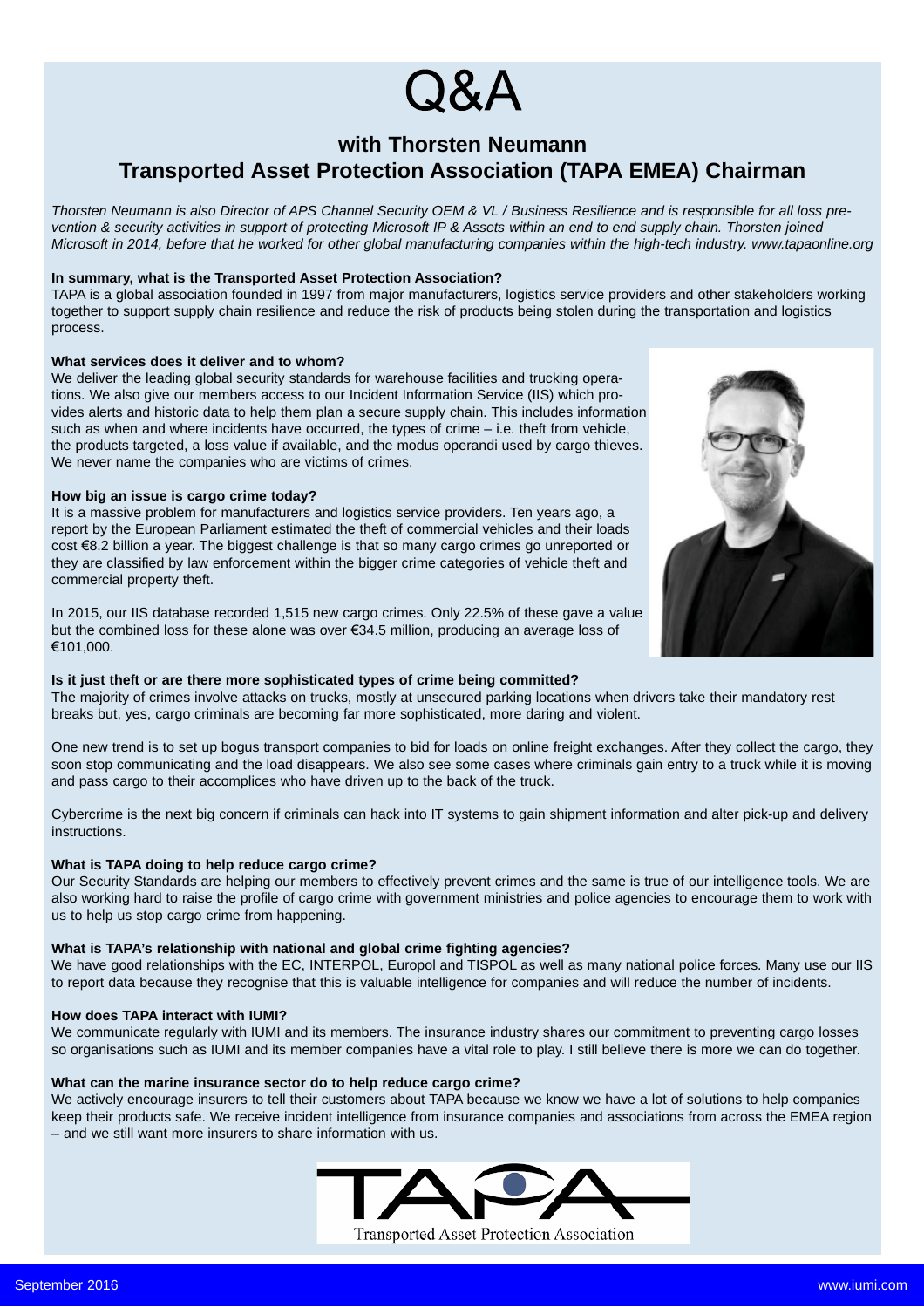### Container cranes accidents

*By Keith Charles, Shipping Technical Director and Marine Civil Engineer, LOC (London Offshore Consultants) IUMI Professional Partner, www.loc-group.com*

Container shipping is a vital part of the world economy and over the years, ships and quayside cranes have grown bigger however, crane accidents and their claims have become more frequent and more expensive.

Cranes are relatively 'delicate' structures and are easily damaged. They tend to be bespoke items, with long lead times to order, and require the intervention of specialist contractors and suppliers for their repair. Repairs or replacement can be very expensive, typically costing between US\$2M and US\$10M, not including potential 'loss of use' claims incurred as a result of damage.

The most frequent crane accidents concern collisions between the ship and the crane boom; these are sometimes repairable, but often result in a new replacement boom. Accidents involving ship-tocrane frame collisions usually result in the most significant damage and occur mostly during ship berthing/departure manoeuvres when the bow or stern overhang makes contact with the crane. Boom hoist failures are another common accident, which occur for a variety of reasons including latch malfunctions, hoist ropes jumping sheaves, rope damage or inadequate rope attachments; and snag accidents can be caused when an empty spreader gets snagged in a cell guide.

Crane damage can also be caused by adverse weather conditions. The incorrect assessment of wind forces, a faulty tie-down design, faulty fabrication, poor maintenance or poor operational procedures can all make a crane vulnerable to wind damage. Earthquakes and the resulting ground liquefaction can also cause crane failures.

When a crane accident results in a catastrophic failure, the safe demolition and removal of a crane from the berth is required. This complex operation can become more complicated if the crane has fallen onto an adjacent crane, or if the berth structure is damaged or the port is in a remote location with no heavy lift equipment or specialist expertise. If the crane is repairable it must be surveyed, stabilized and isolated to minimise disruption to the ongoing operations of the terminal. Once this is achieved, notification/discussion with insurance and port authorities can be carried out and a more detailed structural survey and damage assessment will follow.

The repair and re-commissioning of a damaged crane can be complex. The first step is to install supports to secure the stability of the crane and then to fully assess the damage, which will frequently require a Finite Element Stress Analysis (FEA), to determine whether repair is commercially viable.

If the crane is to be repaired on site but has to be moved (i.e. away from ongoing operations), temporary support frames and a system to move the crane off the rails to the place of repair will be required. Once the repairs are completed, non-destructive testing (NDT) will be carried out on the repaired areas and any critical weld joints that may have been affected in incident. Crane geometry dimensional checks will then be performed to assess perpendicularity, diagonal tolerance and boom hinge alignment. Lastly, re-commissioning testing will be carried-out, and if all results are acceptable, the crane will be available for operation.

## HKFI Seed Funding for IUMI's Education Programme

### *By Hendrike Kühl, IUMI Policy Director*

Two years ago, at the annual conference in Hong Kong, IUMI members acknowledged the need for a marine insurance education programme. A comprehensive training scheme with various learning options and modes of delivering the teaching was subsequently defined as IUMI's objective.

To achieve such an ambition, funding and resources are vital. The Hong Kong Federation of Insurers (HKFI) helped this goal become reality. A EUR 100,000 donation to the IUMI Education Fund allowed us to launch the training modules based on the following three components:

- online webinars
- distant learning tutorials
- in-class instructions

The webinars are already well underway. The other two learning tools will be discussed with members of IUMI's Education Forum at the Genova annual conference. These discussions will prompt the next steps to build a high-quality training scheme for marine insurance professionals. HKFI's sound financial support has meant that the IUMI education programme is off to an excellent start.







 $\overline{C}$ 

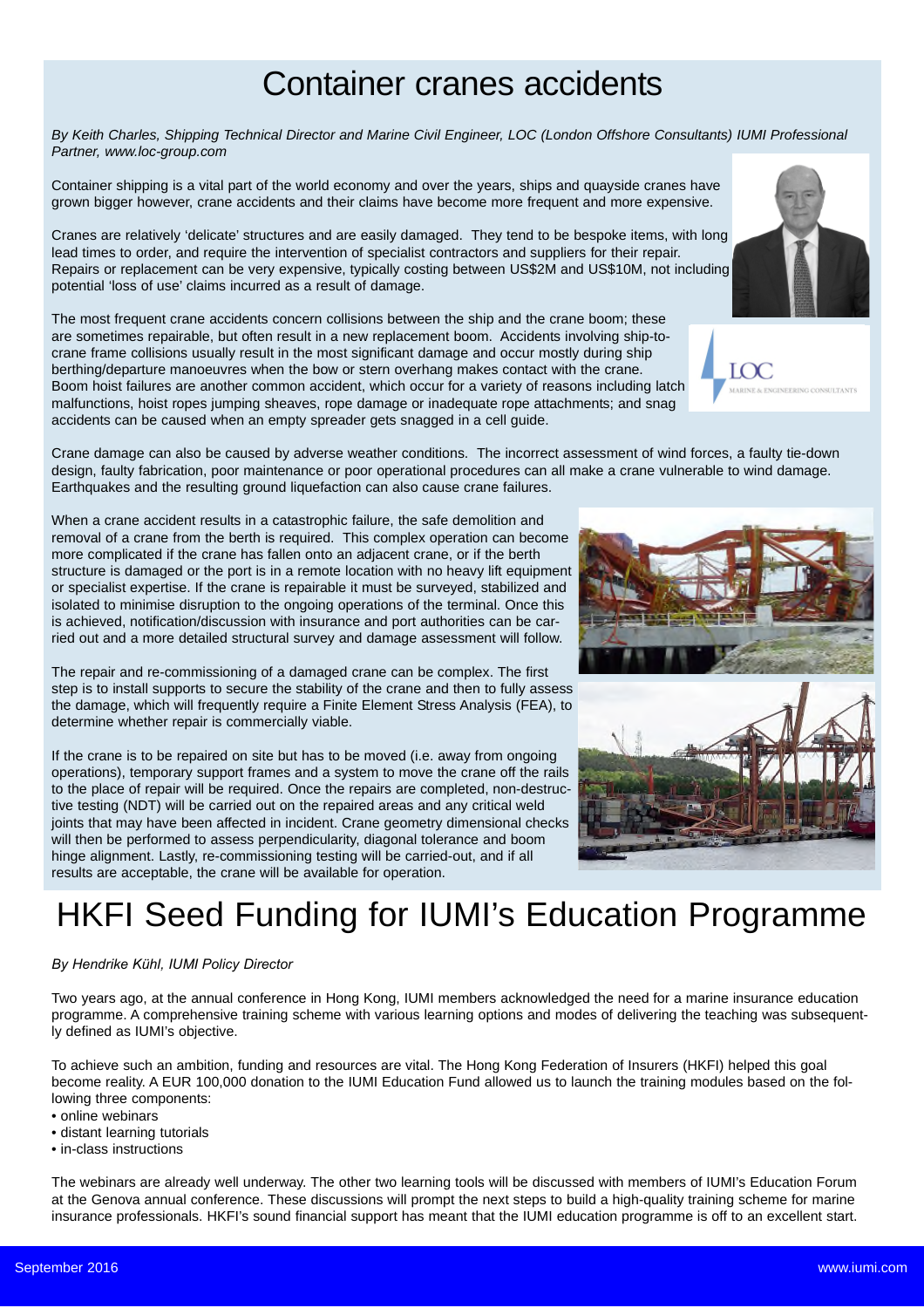### Supreme Court clarifies "fraudulent claims" rule

*By Jim Cashman, Partner, and Emilie Bokor-Ingram, Senior Associate, Holman Fenwick Willan, IUMI Professional Partner, www.hfw.com*

It is well established that under English law if an assured fabricates a claim or exaggerates his loss, the insurer is not liable to pay the claim. What was previously not clear was what happened if an assured lied in the presentation of an otherwise legitimate claim – i.e. used a "fraudulent device". A tentative view (based on materiality) was expressed in The Aegeon(1), which meant that lies of any kind would forfeit the claim.

This was until The DC MERWESTONE(2). Here the owner/assured told a lie which, had it been believed, would have yielded "a not insignificant improvement in the insured's prospects…"(3). However, the underwriters did not believe the lie, nor act on it, and it was contradicted by evidence they themselves had taken.

The underwriters nevertheless argued (amongst other things) that the assured's use of the fraudulent device forfeited the claim. The first instance judge considered forfeiture of the claim "disproportionately harsh(4)", but felt bound to follow The Aegeon, holding that the claim was forfeit. The Court of Appeal upheld the lower court's decision. The assured appealed to the Supreme Court.



holman fenwick willan ht

The Supreme Court, by a four-to-one majority, found that the assured's lie did not forfeit the claim. It recognised that "there is plainly a difference of quality" between an insured who fabricates or exaggerates a claim, and one who tells a "collateral lie", but stands to gain nothing beyond his legal due.

The Supreme Court concluded that "The extension of the fraudulent claims rule to lies which are found to be irrelevant to the recoverability of the claim is a step too far. It is disproportionately harsh …. and goes further than any legitimate commercial interest of the insurer can justify."(5)

But given the one dissenting Lord's advice to underwriters about "making express … whatever understanding they have, or action they may wish to take, regarding the effect of fraudulent devices"(6), we can expect an increase in express "Merwestone clauses" in future.

For further information concerning this important case, please see: http://www.hfw.com/Supreme-Court-defines-the-ambit-of-thefraudulent-claims-rule-DC-Merwestone-August-2016

(1) [2003] QB 556, (2) [2016] UKSC 45, (3) Supra 1, at [38], (4) [2013] EWHC 1666 (Comm) at [225], (5) Supra 2, at [36], (6) Ibid, at 133

# IUMI meets Paris MoU in July 2016 in Den Haag

*By Lars Lange, IUMI Secretary General*

During a visit to Paris MoU's Deputy Secretary-General Carien Droppers by IUMI Secretary-General Lars Lange and IUMI Policy Director Hendrike Kühl, in July, a number of common interests were raised.

Paris MoU, founded in 1982 on port state control, is an administrative agreement between twenty-seven maritime authorities. Its task is to eliminate the operation of sub-standard ships through a harmonised system of port state control. Annually, more than 18,000 inspections take place on board foreign ships in the Paris MoU ports, ensuring that these ships meet international safety, security and environmental standards, and that crew members have adequate living and working conditions. The basic principle is that prime responsibility for compliance with the requirements laid down in the international maritime conventions lies with the ship owner/operator, but the responsibility for ensuring such compliance remains with the flag state.

Carien Droppers introduced Paris MoU during the 2010 IUMI conference in Zurich. The annually published black/grey and white lists, not only for flag states but also for particular fleets and classification societies, are very interesting for insurers. These lists are based on the inspection results and guide on the quality of a ship or fleet (see also www.ParisMoU.org).

During the meeting, the Paris MoU's Ship Risk Profile (SRP), among others, was subject to discussion. Based on the inspections performed, the SRP determines the ship's priority for inspection, the interval between its inspections and the scope of the inspection. Ships are categorised on generic and historic parameters allocating high, standard or low risk. The SRP is currently not publicly available, but IUMI reiterated marine insurers' interest in the SRP in order to ensure proper underwriting decisions.

IUMI and Paris MoU also discussed how to further develop a closer working relationship. IUMI pointed out that insurers and Paris MoU have similar targets and interests, and the marine insurers role in minimising the number of sub-standard ships. IUMI and Paris MoU agreed on this and look forward to a closer cooperation in the future.

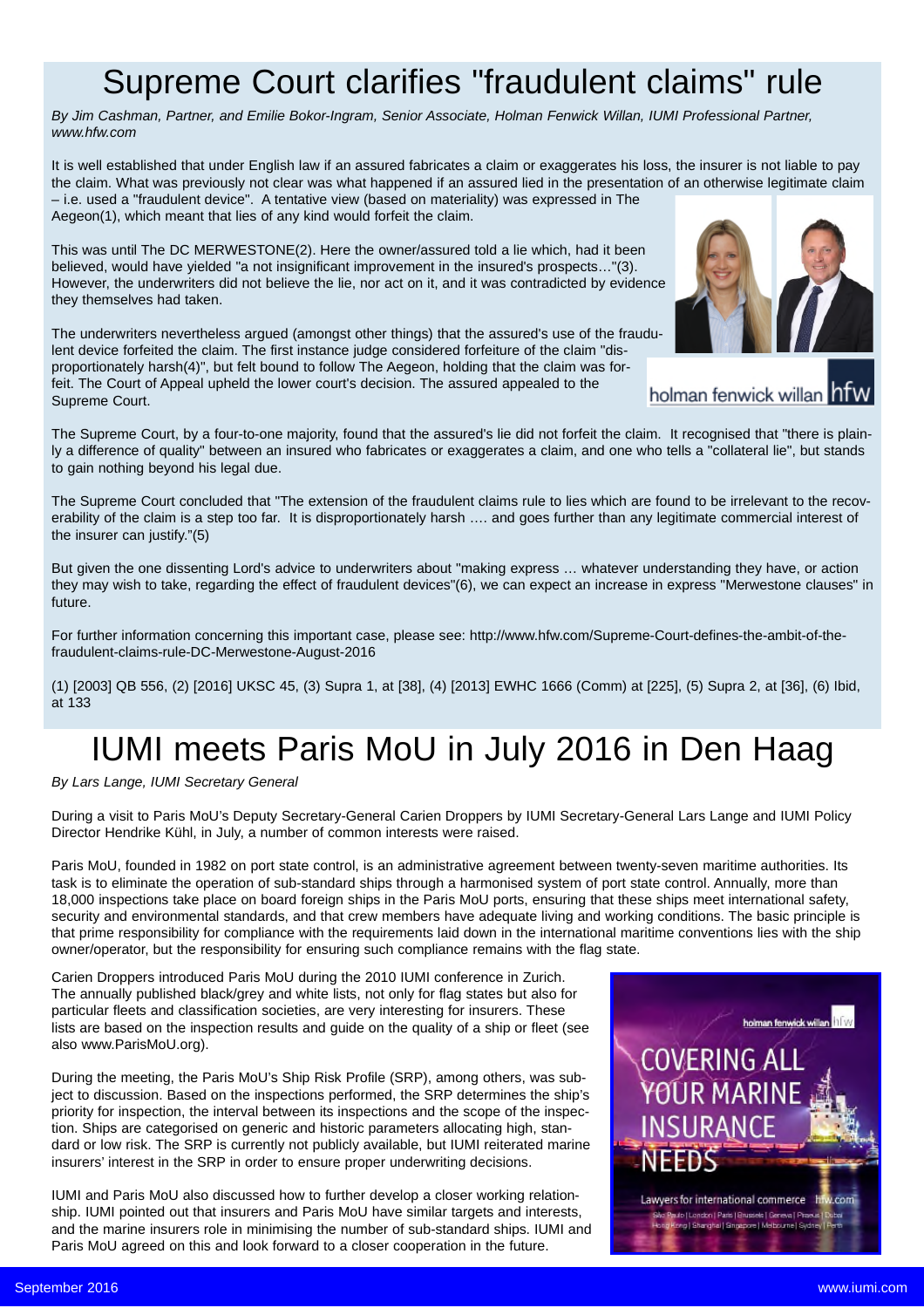### Foreign Insurers beware: German Brokers banned from settling claims on behalf of insurers in Germany

*By Prof. Dr. Dieter Schwampe, Partner, and Dr. Carolin Schilling-Schulz, LL.M., Counsel, Dabelstein & Passehl, IUMI Professional Partner, www.da-pa.com*

The broker law division of the German Federal Court of Justice ("Bundesgerichtshof") ruled on 14 January 2016 a landmark decision barring insurance brokers from handling and settling claims for liability insurers.

The Cologne Bar Association had applied for an injunction against an insurance broker who had defended and attempted to settle a claim by an injured party on behalf of their client's liability insurer. The Bar Association submitted that a broker, by settling claims on behalf of insurers, renders unauthorised legal services in breach of the German Legal Service Act, which regulates who is allowed to provide legal advice and assistance.

The Bundesgerichtshof ruled that claims settlements by brokers on behalf of liability insurers constitutes a violation of the German Legal Service Act: The settlement of claims on behalf of the insurers does not qualify as an accessory activity to the main business of a broker (such accessorial subordinated services being permitted) and, therefore, does not fall within the permitting scope of section 5 para 1 German Legal Service Act. In addition, it would also be in breach of section 4 German Legal Service Act: The broker's main activity is the safeguarding of the assured's interests.

The interests of the liability insurer and the assured may not always be equivalent. Due to the possible conflict of interests the defending and/or settling of claims by the broker on behalf of the liability insurer is unlawful.





Rechtsanwälte Hamburg Leer

As a consequence of this verdict, insurers can no longer engage German brokers with the defending and settling of claims. This refers to all kinds of insurance branches and is not limited to liability insur-**DABELSTEIN & PASSEHL** ances due to the possible conflict of interest which may occur in all lines of the insurance industry.

Provided that the German Legal Service Act applies, the authorisation of German brokers by German, as well as foreign insurers will therefore be considered as a violation of insurance supervisory regulations and might cause an intervention of the German Federal Financial Supervisory Authority (Bafin). Such services of brokers now being illegal, it is expected that insurers, and if only for compliance reasons, will have to react. The German market is in turmoil.

### IUMI meets World Maritime University

### *By Hendrike Kühl, IUMI Policy Director*

On the occasion of Cleopatra Doumbia-Henry's visit to Hamburg, IUMI took the opportunity to meet the President of the Malmöbased World Maritime University (WMU), to exchange ideas and explore avenues for cooperation.

With IUMI's education programme in its early stages, there is a strong need to identify suitable partners. In addition to the online webinars and tutorials, a more advanced, academic programme is under consideration to become a part of IUMI's education programme. WMU would be an excellent partner given its inherent link to the IMO and its expertise in developing maritime academic programmes.

As a follow up to IUMI's meeting with the WMU President, Lars Lange and Hendrike Kühl met with two WMU professors to discuss different options for cooperation. One possibility is a joint "Executive & Professional Development Programme" which could comprise a three-five day seminar on a specific topic of interest to IUMI's membership. Further ideas will be discussed in the Education Forum in September.



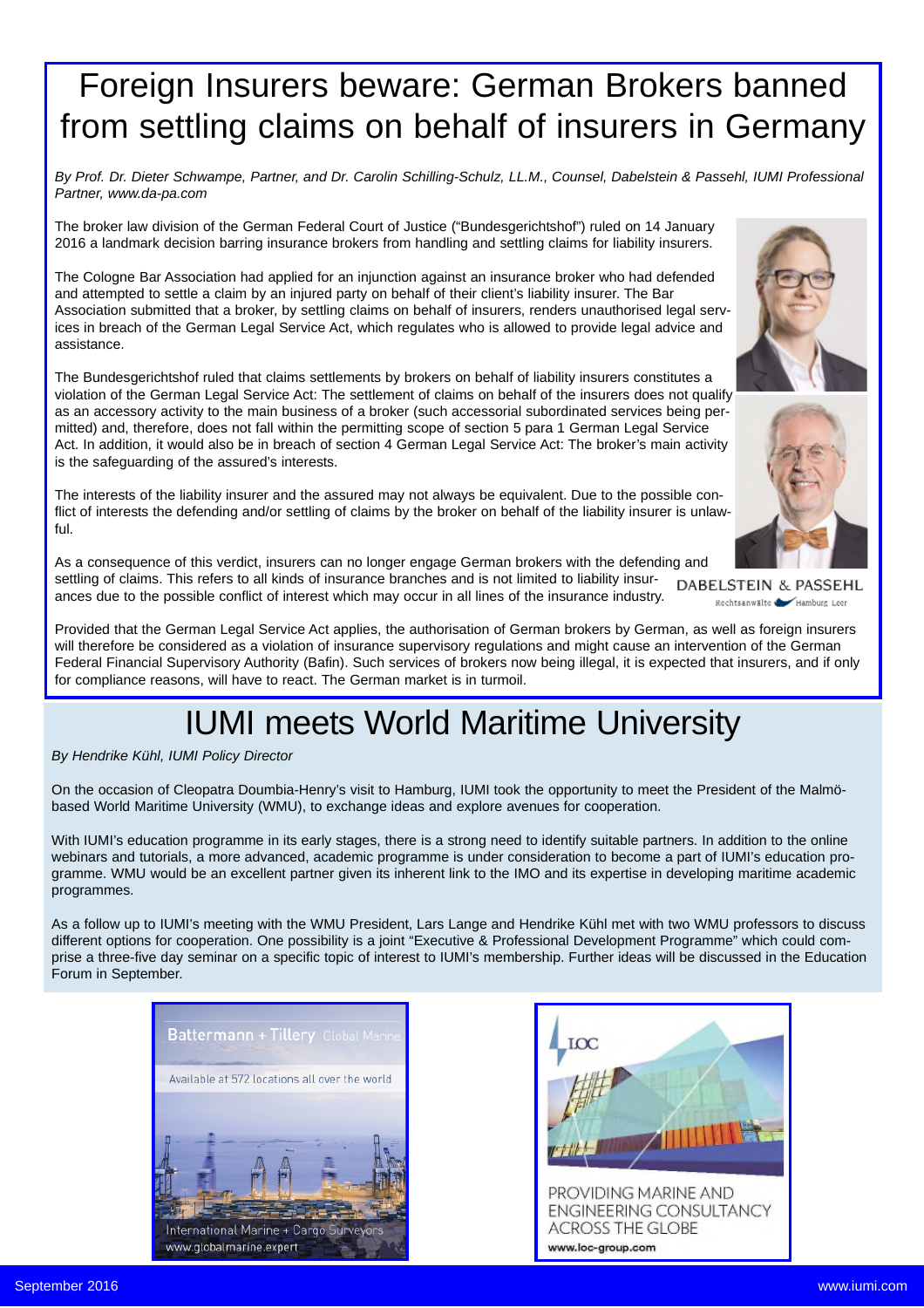# Final countdown to the 2016 IUMI Annual Conference

### *By Naviagate PR*

The highly anticipated IUMI Annual Conference will get underway shortly against the beautiful backdrop of the historic maritime city of Genova in Italy. The world's leading marine insurance executives, steered by IUMI President Dieter Berg, will take to the stage to examine the key issues currently facing the marine insurance market.

This year's conference theme is "*Effective underwriting in a changing environment*" and will examine key issues such as:

- The safety of car carriers, with examples Hoegh Osaka and Modern Express;

- The international impact of the Marine Insurance Act, due to come into force in the UK this Autumn;

- The new container weighing directive (SOLAS amendment);

- Unmanned vessels – the liabilities of autonomous or remote controlled vessels and the potential impact on H&M insurers;

- Theft prevention in logistics;

- Cyber risk;

- The new York Antwerp Rules 2016, their implication and the new additional guidelines;

- Key note speeches by Ugo Salerno, chairman and CEO of RINA, the Italian classification society, and Stefano Messina, chairman of Confitarma, the Italian shipowners confederation

- The President's workshop will focus on accumulation of risk and the modelling of risks based on the Tianjin catastrophe of 2015. - The Political Forum will feature a "IMO safety issues and the insurance industry" presentation from Ashok Mahapatra, IMO's Maritime Safety Division's Director

- Ongoing challenges for the offshore energy insurance due to a changing environment, not least caused by the low and volatile oil price

- Big data – the importance of using big data and technology and understanding the risks.

Dieter Berg and the Technical Committee chairs are eager to discuss these issues, plus many more, in nine dedicated workshops.

Importantly, the much awaited Facts & Figures Committee's report on the global marine insurance market is scheduled for Monday 19th September.

We look forward to seeing you at the event, which looks set to carry on the tradition of being highly topical, interesting and informative!

For the full IUMI conference programme please click here: http://www.iumi2016.com/pdf/conference\_programme.pdf



www.cl-surveys.com



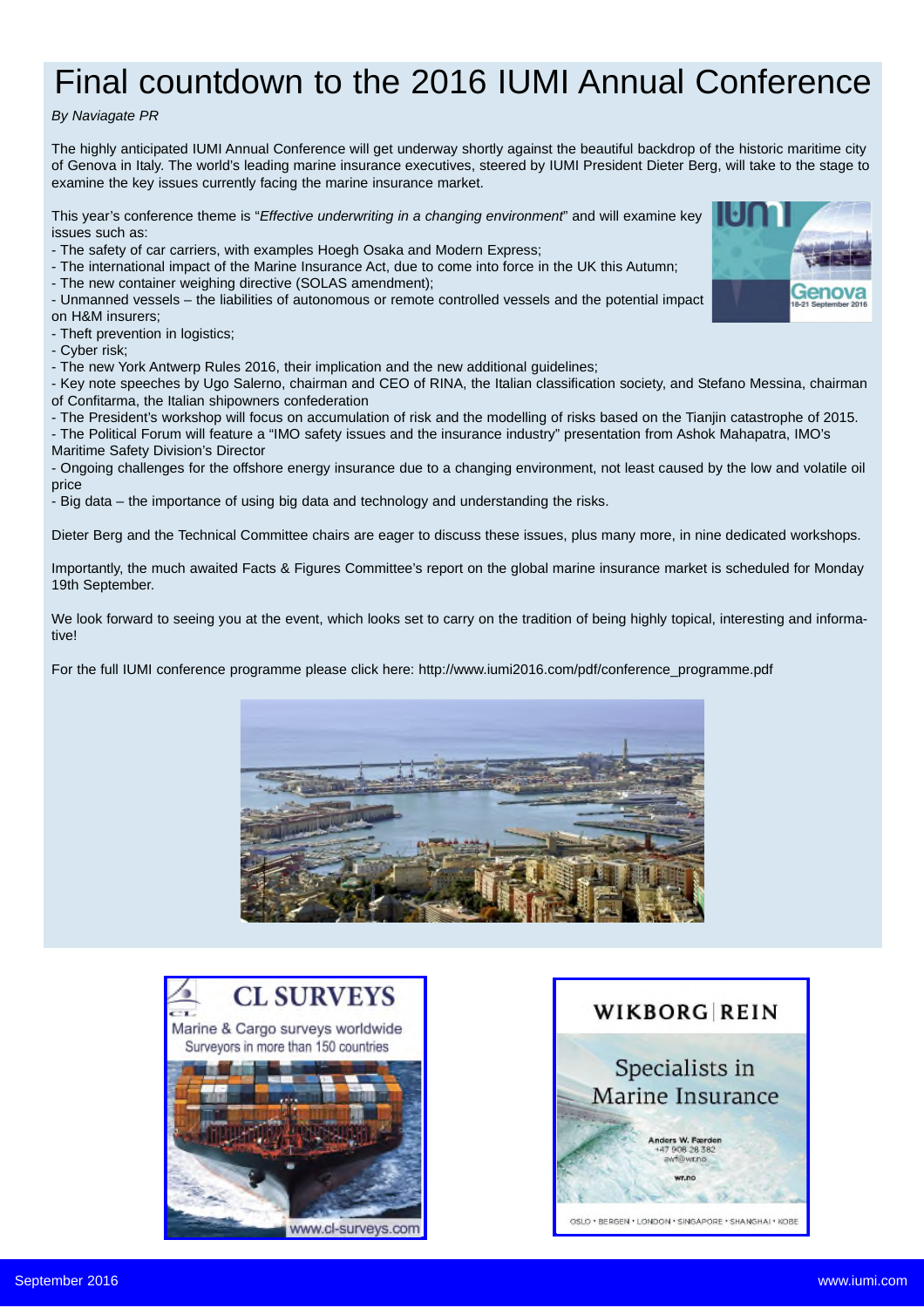### People at IUMI – Nick Derrick

*Senior Marine Cargo Underwriter at Travelers Syndicate 5000 and IUMI's Cargo Committee Chairman*

#### **How long have you been associated with IUMI?**

I was invited onto the Cargo Committee in 2010 when I was Joint Cargo Committee Chairman in London.

#### **What is your IUMI role today and what does it involve?**

My role as IUMI Cargo Committee Chairman is to chair the Spring and September committee meetings and to chair the Cargo Workshop at the September conference. This involves a lot of work and research in finding high calibre speakers willing to discuss the topics that the committee has decided are important in the current cargo environment.

We also have a meeting with the Executive Committee in London, in January each year, and I ensure I am up to date on all issues within the cargo insurance market. From time to time there are media queries on cargo issues which I respond to.

The Cargo Committee also contributes to the IUMI Political Forum on topical matters such as Misappropriation and SOLAS VI 2 Container Weighing.



As Senior Cargo Underwriter at Travelers Syndicate 5000 in Lloyd's, I manage the cargo portfolio.

### **What are the main benefits that being associated with IUMI brings to your working life?**

The main benefits of being part of IUMI is the worldwide business/network/personal connections that I have made. Additionally, as chair for the cargo committee there is positive PR for Travelers.

#### **If you could change anything at IUMI what would it be?**

The website is dull and not interactive. By modernising and updating the website then it could be utilised as a good tool for exchanging views and information. I understand that this is already underway.

#### **How did you reach your current position in marine insurance?**

I left school at 17 and worked for a number of marine insurance companies and syndicates always on marine underwriting disciplines - hull, liabilities and cargo which I find the more interesting.

#### **Would you recommend a career in marine insurance to a school leaver?**

Unfortunately, school leavers are now unlikely to progress to underwriting as management now looks for underwriting staff to have good university degrees. That said, I would recommend a career in marine insurance to those leaving university.

### **And what do you do away from the office?**

During the week I socialise with brokers and peer underwriters, also (the odd) lawyer! At weekends I leave London to get down to my sailing boat.

### **Anything else you'd like to add?**

I would recommend active IUMI Committee work to anyone who has a passion for marine insurance and enjoys the technical aspect of our business.

### IUMI supports 4th Asia Marine Insurance Conference

### *By Hendrike Kühl, IUMI Policy Director*

IUMI is supporting the 4th Annual Asia Marine Insurance Conference, which will be held on the 24-25 October 2016, at Renaissance Harbour View Hotel in Hong Kong. The title of the conference is "*Managing New Risks While Ensuring Sustainability*", and is set to look at how the marine insurance industry is dealing with the constantly evolving challenges within the industry.

We are delighted to announce that IUMI President, Dieter Berg, will be presenting at the conference with a special address on "International Trends in Marine Insurance" on the opening day of the event, as well as participating on the Marine Cargo Panel.

Please click on the link below for further information about the conference: http://www.asiainsurancereview.com/Portals/1308/pdf/16-Marine.pdf